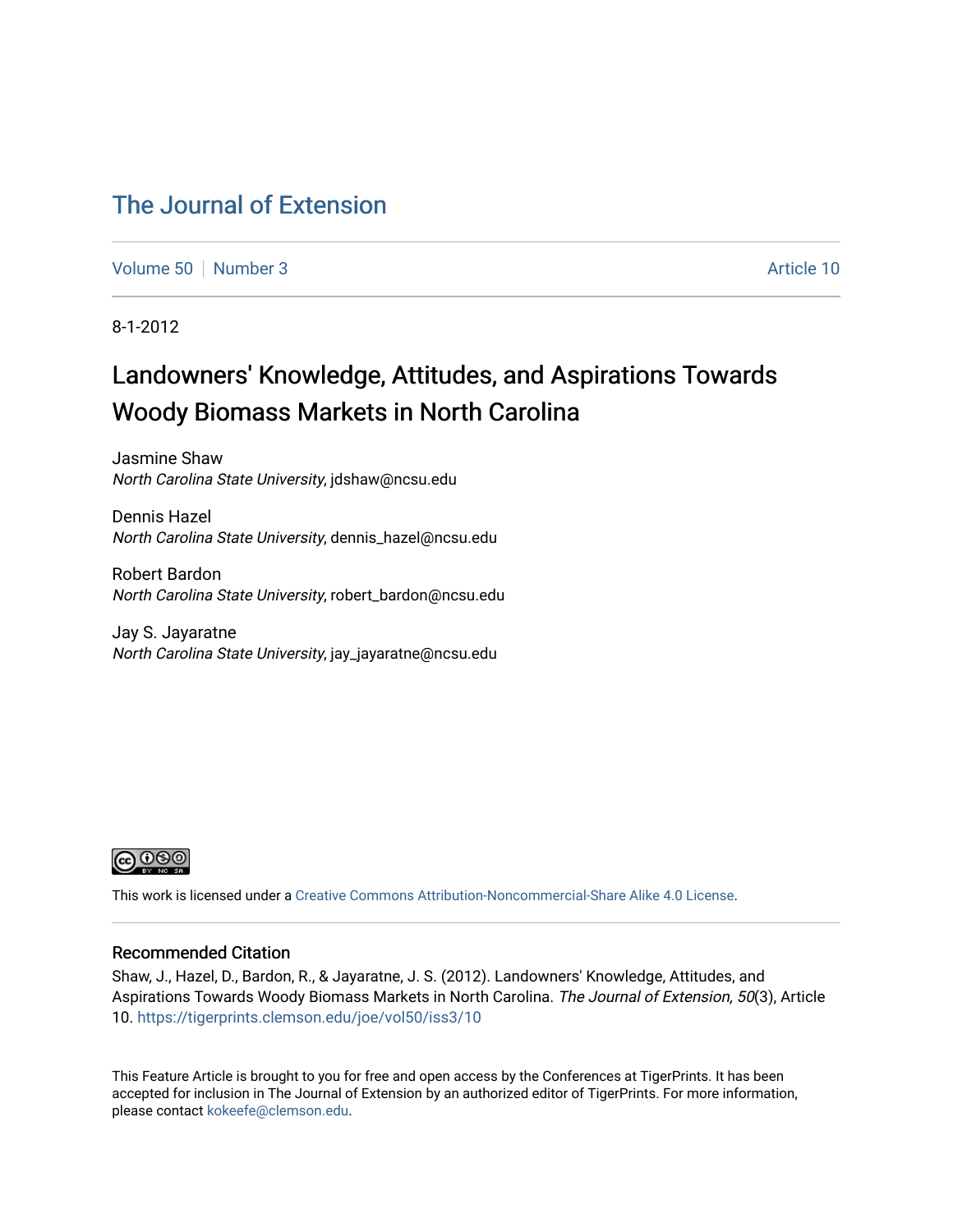

**August 2012 Volume 50 Number 4 Number 4 FEA9**

[Return to Current](http://www.joe.org/joe/2012august/) **[Issue](http://www.joe.org/joe/2012august/)** 

# **Landowners' Knowledge, Attitudes, and Aspirations Towards Woody Biomass Markets in North Carolina**

**Jasmine Shaw**

Graduate Student Department of Forestry and Environmental Resources [jdshaw@ncsu.edu](mailto:jdshaw@ncsu.edu)

**Dennis Hazel**

Associate Professor and Extension Specialist Department of Forestry and Environmental Resources [dennis\\_hazel@ncsu.edu](mailto:dennis_hazel@ncsu.edu)

#### **Robert Bardon**

Associate Professor and Extension Specialist Department of Forestry and Environmental Resources [robert\\_bardon@ncsu.edu](mailto:robert_bardon@ncsu.edu)

**K.S.U. Jayaratne**

State Leader for Program Evaluation and Assistant Professor Department of Agricultural and Extension Education jay jayaratne@ncsu.edu

> North Carolina State University Raleigh, North Carolina

*Abstract: Non-industrial private forest (NIPF) landowners are often not included in discussions of emerging woody biomass markets for energy, yet they will likely be principal suppliers of the resource. Surveys administered to 475 forest landowners before and after an Extension Forestry education program in 10 counties across North Carolina indicated that landowners have low knowledge levels of woody biomass. However, as a result of participating in the training, landowners increased knowledge, had more positive attitudes, and developed aspirations to harvest woody biomass on their land. Extension professionals can use our training model to develop similar woody biomass educational programs.*

# **Introduction**

In recent years, the Cooperative Extension Service in the United States has expanded its educational focus to include woody biomass harvesting for energy (Grebner, Perez-Verdin, Henderson, & Londo, 2009). Already a variety of resources such as training guides and websites have been made available for Extension professionals to utilize when planning educational events (e.g., Ashton, McDonell, & Barnes, 2009; Hubbard, Biles, Mayfield, & Ashton, 2007; Gan et al., 2008; Monroe, McDonnell, & Oxarart, 2007).

Some of Extension's woody biomass outreach is targeted at non-industrial private forest (NIPF) landowners, the dominant forestland ownership group in the United States (Butler, 2008; Demchik, Zamora, & Current, 2009). Nationally, 11 million private forest owners make management decisions for 56% of the forestland in the United States (Butler, 2008). In North Carolina, where an estimated 479,000 private individuals or families own 65% of the state's forestland (Brown, New, Oswalt, Johnson, & Rudis, 2006), forest landowners mirror the national trend in ownership patterns, demographics, management effort, and reason for ownership (Butler, 2008). This highlights the significance of reaching this audience with needed Extension programs. Extension Forestry initiated an educational program to raise awareness of emerging woody biomass markets among forest landowners and timber-growers. However, there has been no published evaluation of a successful woody biomass education program for forest landowners, making the development of such a new Extension program a challenging task.

The limited research available suggests that many NIPF landowners are unaware not only of the social,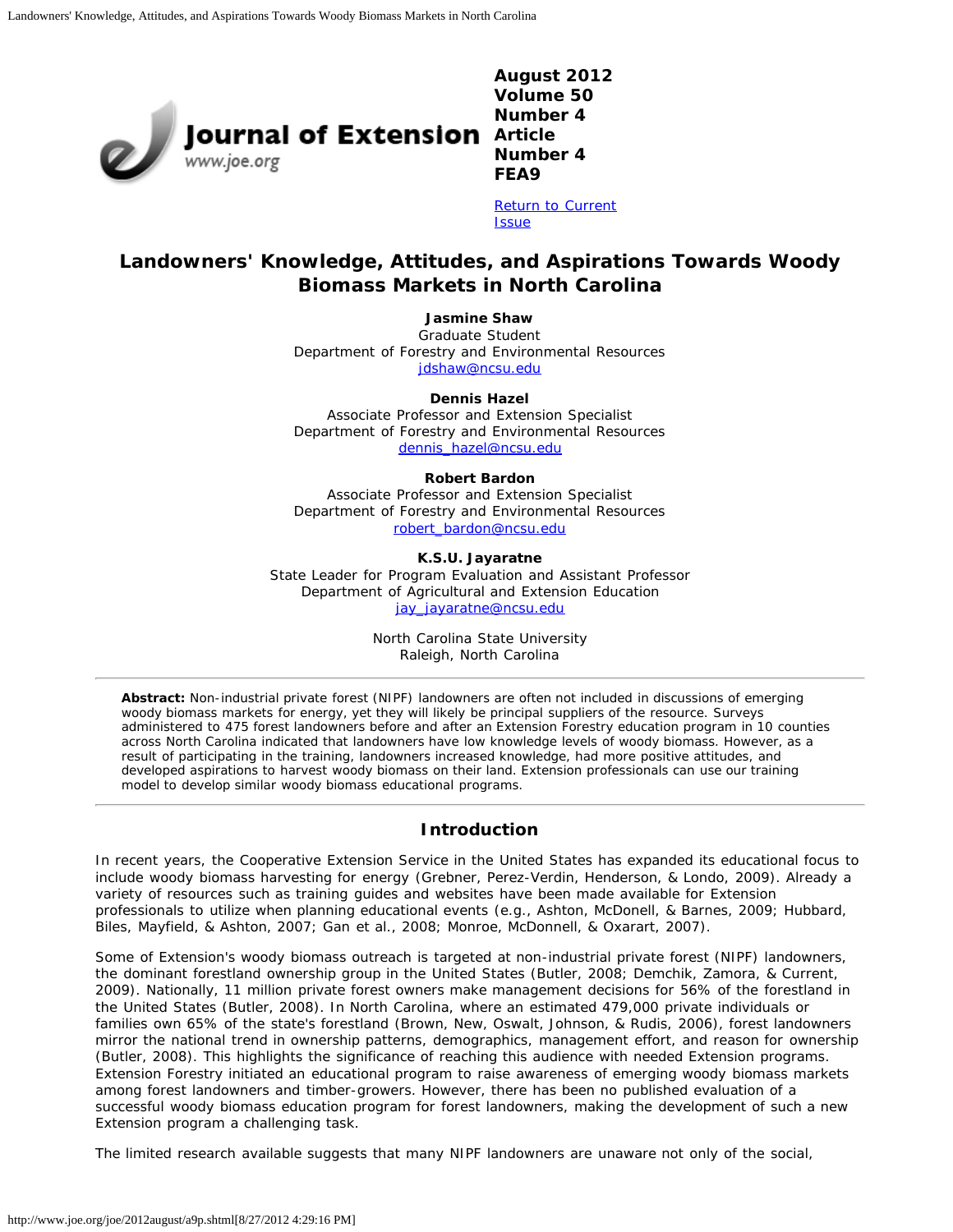political, and environmental context, but also very basic information about woody biomass (Williamson, 2007; Xu, Li, & Carraway, 2008). Therefore, the current study addresses this research gap and can serve as a reference on how to design a woody biomass energy education program that best fits NIPF landowner needs. It also illustrates North Carolina NIPF landowners' thoughts about their participation in emerging markets for woody biomass energy.

#### **Objectives**

The research study reported here was intended to be a thorough evaluation of a woody biomass NIPF landowner educational program developed by Extension Forestry at North Carolina State University (NCSU) aimed at assessing landowners' knowledge, attitudes, and aspirations with regard to woody biomass utilization for renewable energy. Data on marketing Extension programs and preferred methods of delivery was also analyzed. The results presented here will help Extension professionals and other educators to develop effective woody biomass educational programs for forest landowners, with the goal of supplementing landowners' knowledge and informing their attitudes toward and aspirations for woody biomass markets.

The research was designed to answer the following questions with regards to woody biomass education.

- What Extension marketing strategy was the most effective in reaching this audience?
- What delivery method do landowners prefer?
- What was the program's impact in terms of changing knowledge, attitude, and aspirations of participants?
- Were landowners satisfied with the information presented?
- Were any concerns or questions not addressed?

#### **Methods**

Ten woody biomass landowner trainings entitled "Utilizing Woody Biomass for Renewable Energy in North Carolina: What it Means for Forest Landowners" were conducted between September 2008 and February 2009. We stratified the sample to include one county from all but one of North Carolina's six Extension districts in order to represent landowners from different regions. The counties where woody biomass trainings were held were Alamance, Edgecombe, Halifax, Harnett, Lenoir, Pender, Rutherford, Stanly, Wake, and Wilkes. Training locations exhibited potential for emerging woody biomass markets and had an interested county agent to help organize and market the meeting. We also worked with community groups in three of the counties to boost minority representation.

The 2-hour training consisted of presentations given by four Extension Forestry professionals from NCSU. The presenters used a variety of teaching methods from PowerPoint™ presentations to flip charts, but as much as possible made the same presentation at each meeting. Topics included renewable energy legislation, market information, and potential environmental and social impacts of woody biomass harvesting. Afterwards a question-and-answer discussion gave participants an opportunity to query presenters on specific points needing clarification or to voice their concerns. The meetings were conducted on a weeknight, and dinner was served (with the exception of one weekday morning and one Saturday meeting). Follow-up activities such as enhancement of a website <[http://www.ces.ncsu.edu/forestry/biomass.html>](http://www.ces.ncsu.edu/forestry/biomass.html) are ongoing.

One of the main objectives of the program was to raise NIPF landowners' awareness of the role of woody biomass markets in their future forest management plans. Educators highlighted woody biomass harvesting as a "tool" by which other management objectives, including those associated with the production of commercial timber, could be obtained. The focus was on increasing knowledge, but NCSU Extension Forestry also hoped for changes in attitudes and intended behavior.

The evaluation instrument was designed in consultation with the program planners and included rank-order, forced choice, five-point and four-point Likert-scale, open-ended, close-ended, and partially close-ended questions. Demographic information on sex, age, ethnicity, education level, years of experience, and acreage owned was collected. Participants were asked how they found out about the training and the reason for attending—useful information for Extension agents looking to market similar woody biomass programs in the future. Because woody biomass energy is a new topic, questions on the participants' preferred method of receiving information were also asked (Roucan-Kane, 2008).

Ten true and false questions were included to test what landowners knew and how well they understood the topic. To document changes in knowledge, the same set of questions was asked before and after the educational session. Similarly, 10n statements with a five-point Likert scale were used to record changes in attitudes. In the post-test, four questions were included to determine the likelihood that participants would apply what they learned. Because learning environment can contribute to changes in knowledge, attitudes,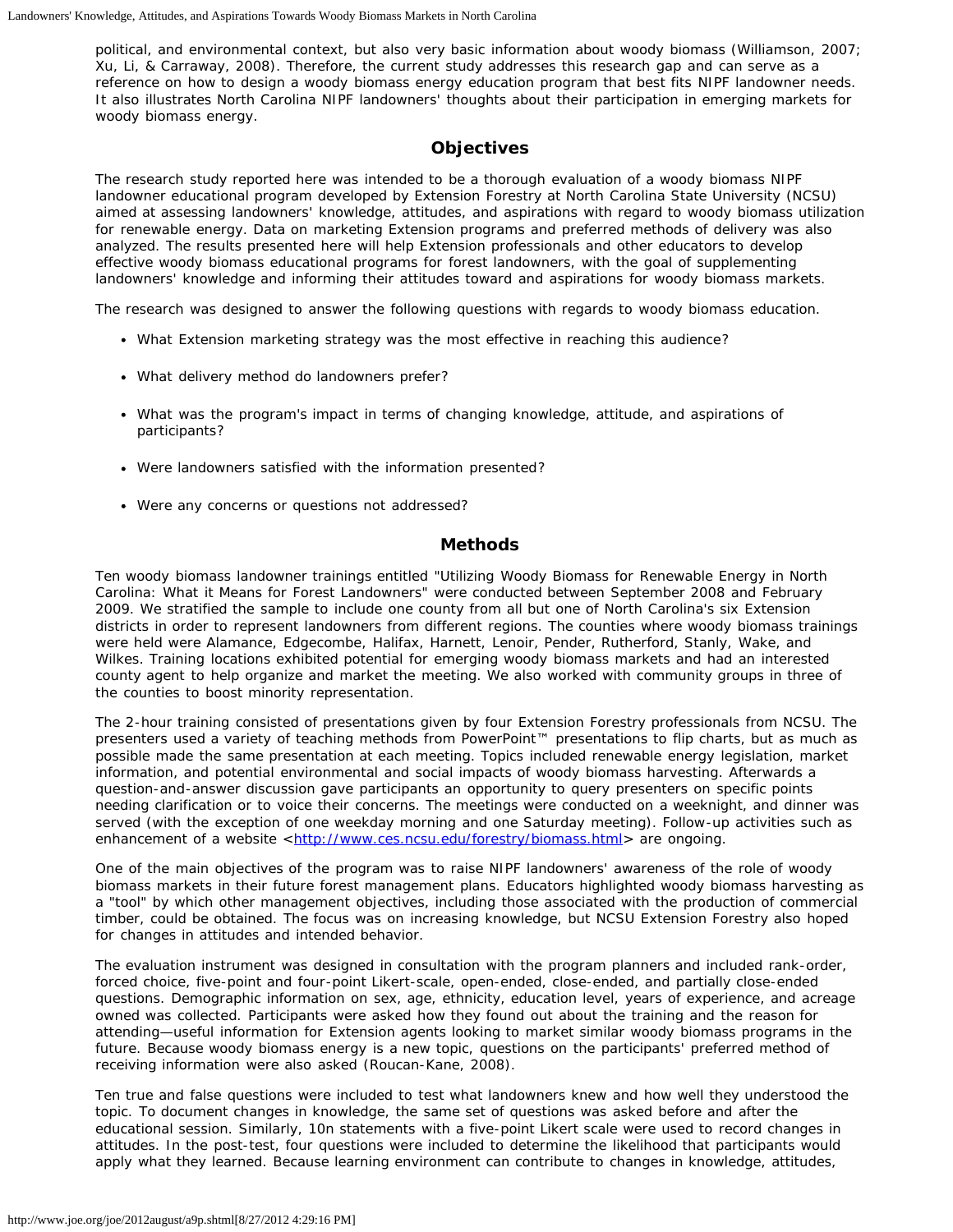and aspirations, participant satisfaction was also documented with this program (Terry & Israel, 2004).

While not a large component of the research, responses to open-ended questions and participant observation at the meetings supplemented the quantitative survey data. We collected observation data by watching, listening, and documenting reactions and behavior of participants at the meetings. Data were then sorted by content, categorized, and coded by common themes (Patton 2002). In coding the data, the study applied emergent rather than preset categories.

The evaluation instrument was assessed for validity by a panel of four NCSU faculty with expertise in research methods, Extension forestry, and evaluation. Points of confusion or misunderstanding were corrected before the printing of the final instrument. To test for reliability, a pilot test of the evaluation was conducted in Chatham County, North Carolina. Eight local landowners, consulting foresters, and other natural resource professionals participated. Results indicate a Cronbach's alpha of 0.60 for the 10-item attitudinal scale used in the study, which is acceptable for exploratory study (Nunnally, 1970; Santos, 1999).

Statistical Package for Social Sciences (SPSS) software (version 17.0) was used to analyze the quantitative data with descriptive statistics, t-tests, and Pearson's correlation coefficient.

### **Results and Discussion**

Four hundred and seventy-five participants attended the meetings, a mean of 42 per meeting, representing 60 of North Carolina's 100 counties. Of the total 475 surveys administered, 395 partly or fully completed questionnaires were returned and entered into the final data set. This comprised an overall response rate of 83.2%.

#### **Demographics of Respondents**

Sixty-nine percent of the participants were male. Of the respondents, 88% were Whites (Non-Hispanic), 11% were African Americans, and 1% were multi-racial people. The majority (97%) of the respondents were a well educated group of people, with 19% having a graduate degree, 28% having a Bachelor's degree, 31% having an associate degree or some college education, and 19% having a high school diploma or equivalent. The age of respondents ranged from 21 years to 93 years, with the mean of 61 years. In average, the respondents own 180 acres of forestland. The mean of the years of forestland ownership among the participants was 28. These demographics are similar to what is seen nationally and reported by Butler (2008).

#### **Marketing Extension Programs**

Although participants learned about the program from a variety of modes including newspaper, Internet, and word of mouth, Extension agents were the most important in marketing the program successfully (Figure 1). 18.1% learned about the training from sources other than those we had anticipated. This group was primarily minority and underserved landowners, who do not have a strong relationship with county Extension agents. They learned about the program from non-governmental organizations operating in communities. Only 8% of all participants learned about the trainings from the Cooperative Extension website.



**Figure 1.** How Landowners Learned About the NC Woody Biomass Trainings

Note. Error bars represent 95% confidence intervals.

In marketing the program, it was found that more landowners were interested in all aspects of biomass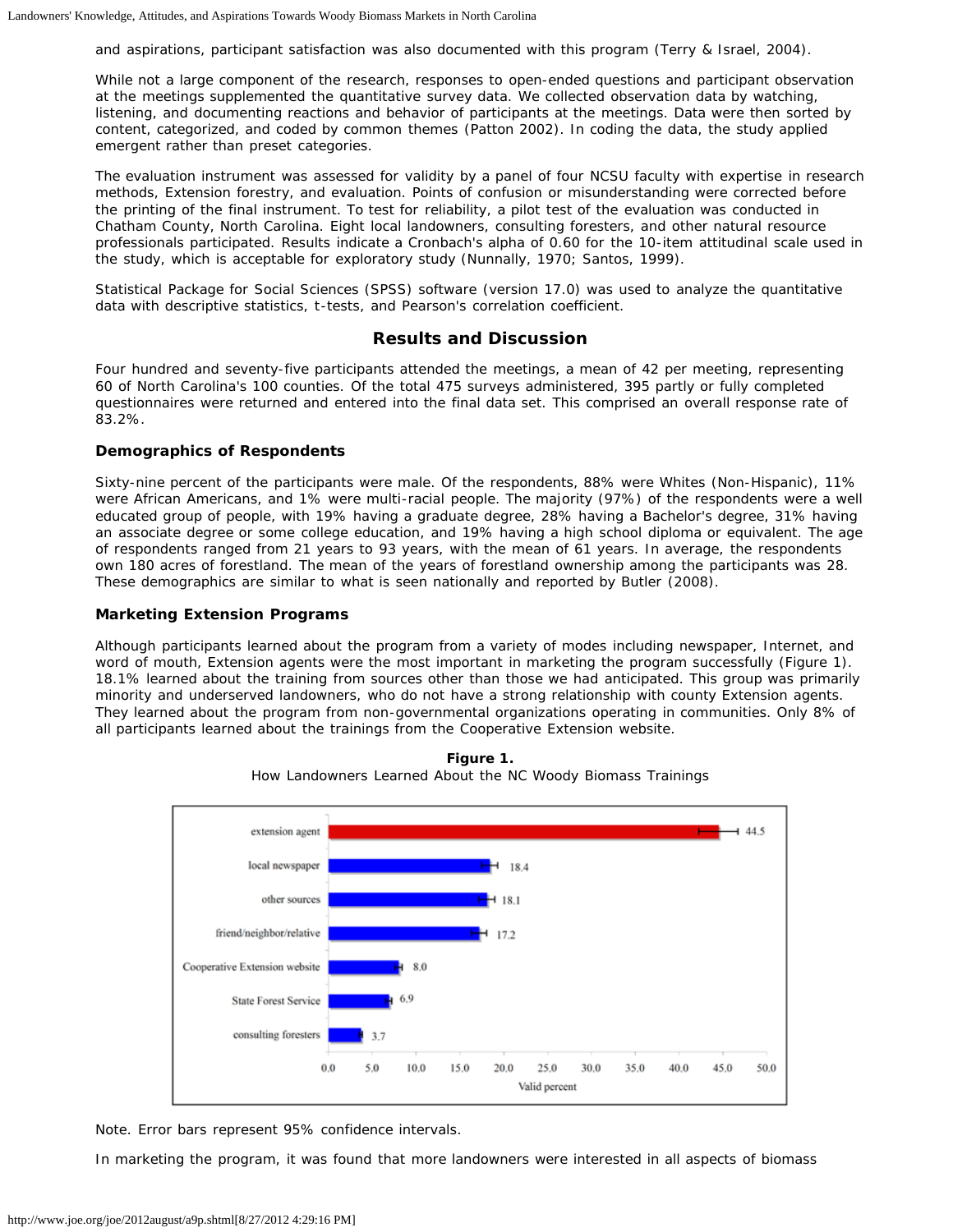Landowners' Knowledge, Attitudes, and Aspirations Towards Woody Biomass Markets in North Carolina

harvesting, as opposed to specifically in "potential markets" (Figure 2).

**Figure 2.** What Landowners Came to Learn at the NC Woody Biomass Trainings



Note. Error bars represent 95% confidence intervals.

#### **Methods of Delivery**

The majority of the landowners preferred traditional methods for receiving information about woody biomass harvesting (Figure 3). When respondents were asked to indicate all the methods they prefer to learning about woody biomass harvesting, 51.1% of the participants indicated classroom workshops, 47% indicated classroom workshops combined with field trips, and 41.6% indicated field trips. Only 13.6% of the participants indicated distance education as a method for receiving information.





Note. Error bars represent 95% confidence intervals.

When respondents were asked to indicate all the types of source materials they prefer to learning about woody biomass harvesting, the majority (76%) of the participants indicated printed materials as the most preferred medium of receiving information. Videos (49.8%) and Internet (44.4%) were identified as second and third most preferred mode of receiving information (Figure 4). When developing woody biomass education programs, educators should provide a variety of resources for accessing the information, particularly printed materials, which were most preferred by program participants.

#### **Figure 4.**

Participants' Preferred Resources for Additional Information about Woody Biomass Harvesting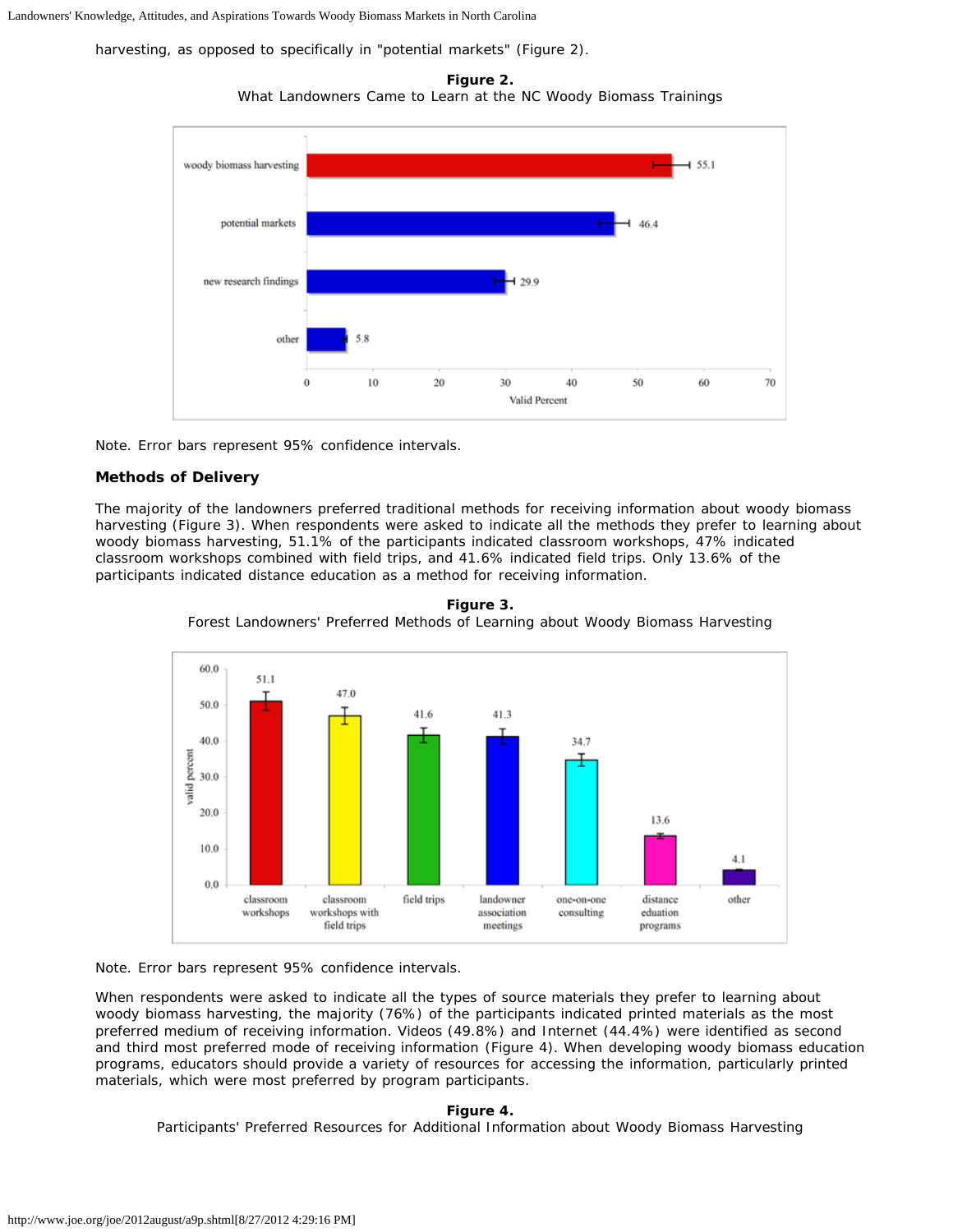

Note. Error bars represent 95% confidence intervals.

#### **Changes in Knowledge and Attitude**

An important objective of the study was to find out what North Carolina's landowners know, think, and are aspiring to do about woody biomass harvesting as a result of attending an Extension education program. Although most landowners in the study were well educated (78.4% of participants attending the training possessed some college or higher level of education), overall they had little prior information on the topic and were unaware of future opportunities in woody biomass markets.

The mean of the correctly answered questions at the pre-test was 4.4, and the mean of the correctly answered questions at the post-test was 8.1 out of 10 questions. Paired sample t-test for the comparison of pre- and post-test means indicates that participants' knowledge improvement was statistically significant at the p<0.001 level (Table 1). The comparison of pre and post knowledge test scores for individual respondents indicates that 87.6% of the respondents were able to improve their knowledge about woody biomass harvesting (Table 2).

> **Table 1.** Comparison of Pre- and Post-test Knowledge Score Means of Participants at NC Woody Biomass Trainings (N=314)

| l Variable                                |      | Pre-Test Mean   Post-Test Mean |                  |
|-------------------------------------------|------|--------------------------------|------------------|
| Knowledge test score (out of 10)          | 4.37 | 8.08                           | $124.0810.000**$ |
| $\star$ significant at p<0.001 (2-tailed) |      |                                |                  |

**Table 2.** Distribution of Participants at NC Woody Biomass Trainings by Change in Knowledge

| Change category                      |     | ℅    |
|--------------------------------------|-----|------|
| Participants who had positive change | 275 | 87.6 |
| Participants who had no change       | 33  | 10.5 |
| Participants who had negative change |     | 19   |

Landowner attitudes towards woody biomass harvesting became more positive as well, but with some reservations. On a scale from 10 being the most negative to 50 being the most positive attitude about biomass harvesting, the mean of the participants' attitudes toward woody biomass harvesting at the pre-test was 34.9, and the mean of the participants' attitudes at the post-test was 37.9. Even though this was a relatively small change, paired sample t-test indicates that it was statistically significant at the p<0.001 level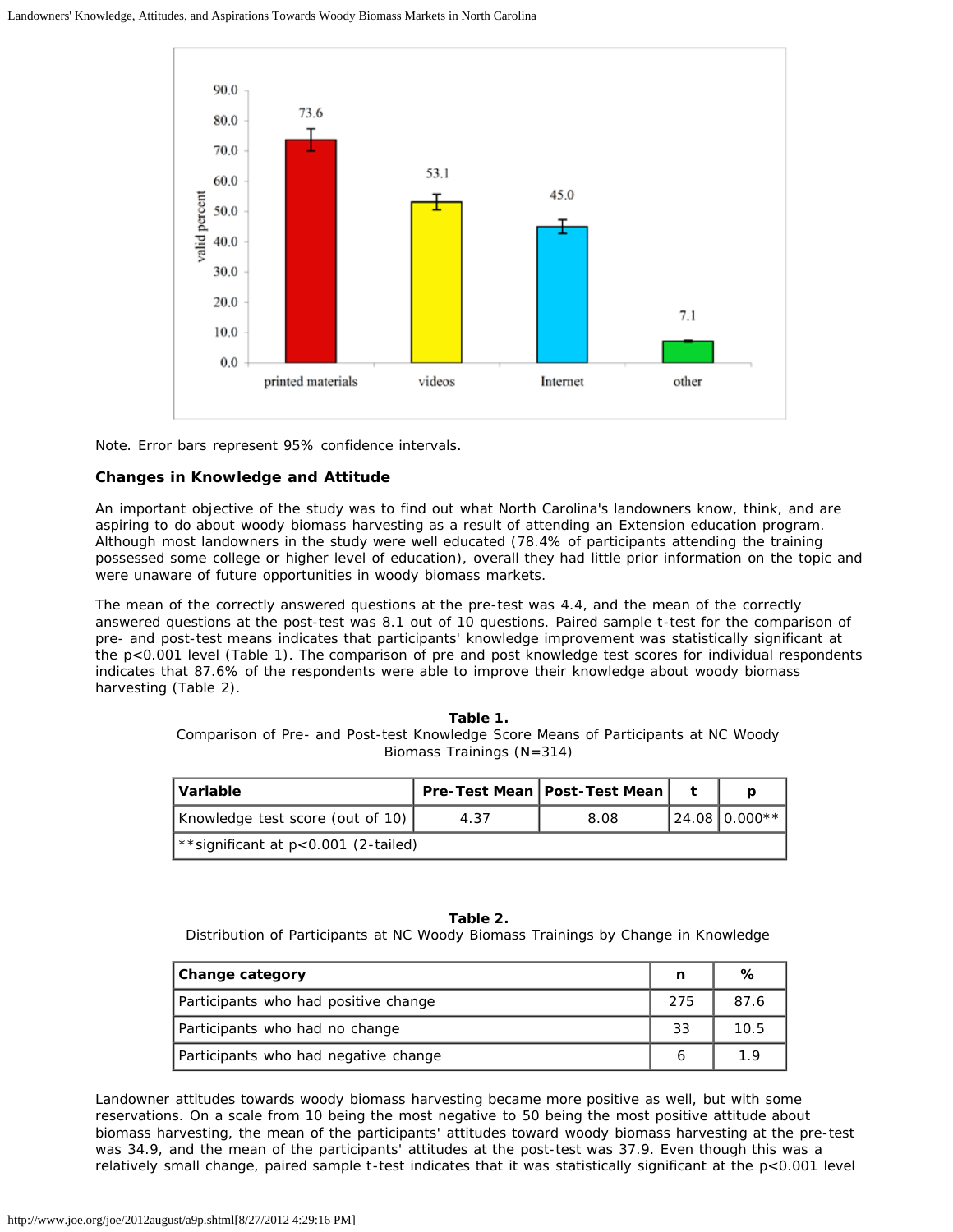(Table 3). The comparison of pre- and post-attitude scale scores for individual respondents indicates that 67.6% of respondents were able to develop more positive attitudes toward woody biomass harvesting (Table 4).

#### **Table 3.**

Comparison of Pre- and Post-test Attitude Score Means (N=309) of Participants at NC Woody Biomass Trainings

| l Variable                          |       | Pre-Test Mean   Post-Test Mean |                   |
|-------------------------------------|-------|--------------------------------|-------------------|
| Attitude test score (out of 50)     | 34.90 | 37.87                          | $19.22$ 1 0.000** |
| **significant at p<0.001 (2-tailed) |       |                                |                   |

#### **Table 4.**

Distribution of Participants at NC Woody Biomass Trainings by Change in Attitude

| Change category                      | n   | %    |
|--------------------------------------|-----|------|
| Participants who had positive change | 209 | 67.6 |
| Participants who had no change       | 29  | 9.4  |
| Participants who had negative change |     | 23.0 |

Approximately one-third (32%) of the program participants were attending their first Extension meeting. By using an independent samples t- test to compare mean scores of these population subgroups, we found those attending their first Extension meeting had lower pre-test knowledge scores but showed greater knowledge change than those who had previously attended Extension meetings (Table 5). The two groups did not demonstrate significant differences in changes in attitude (Table 6).

#### **Table 5.**

Comparison of Knowledge Change with Extension Experience of Participants at NC Woody Biomass Trainings

| Comparison<br>Value    | <b>Mean for Previous</b><br><b>Attendees of Extension</b><br><b>Meetings</b> | <b>Mean for Participants</b><br><b>Attending First Extension</b><br><b>Meeting</b> |       | p                |
|------------------------|------------------------------------------------------------------------------|------------------------------------------------------------------------------------|-------|------------------|
| Pre-test<br>Knowledge  | 4.69                                                                         | 3.33                                                                               |       | 4.374 $ 0.000**$ |
| Post-test<br>Knowledge | 8.14                                                                         | 7.93                                                                               | 1.096 | 0.274            |
| Knowledge<br>Change    | 3.36                                                                         | 4.40                                                                               | 3.124 | $0.002*$         |
|                        | *significant at p<0.05 (2-tailed)<br>** significant at p<0.001 (2-tailed)    |                                                                                    |       |                  |

#### **Table 6.**

Comparison of Attitude Change with Extension Experience of Participants at NC Woody Biomass Trainings

| Comparison<br>Value   | <b>Mean for Previous</b><br><b>Attendees of Extension</b><br><b>Meetings</b> | <b>Mean for Participants</b><br><b>Attending First Extension</b><br>Meeting |               | p     |
|-----------------------|------------------------------------------------------------------------------|-----------------------------------------------------------------------------|---------------|-------|
| Pre-test<br>Attitude  | 34.97                                                                        | 33.81                                                                       | $1.562$ 0.119 |       |
| Post-test<br>Attitude | 37.78                                                                        | 38.04                                                                       | $0.486$ 0.627 |       |
| Attitude              | 2.60                                                                         | 3.70                                                                        | 1.554         | 0.121 |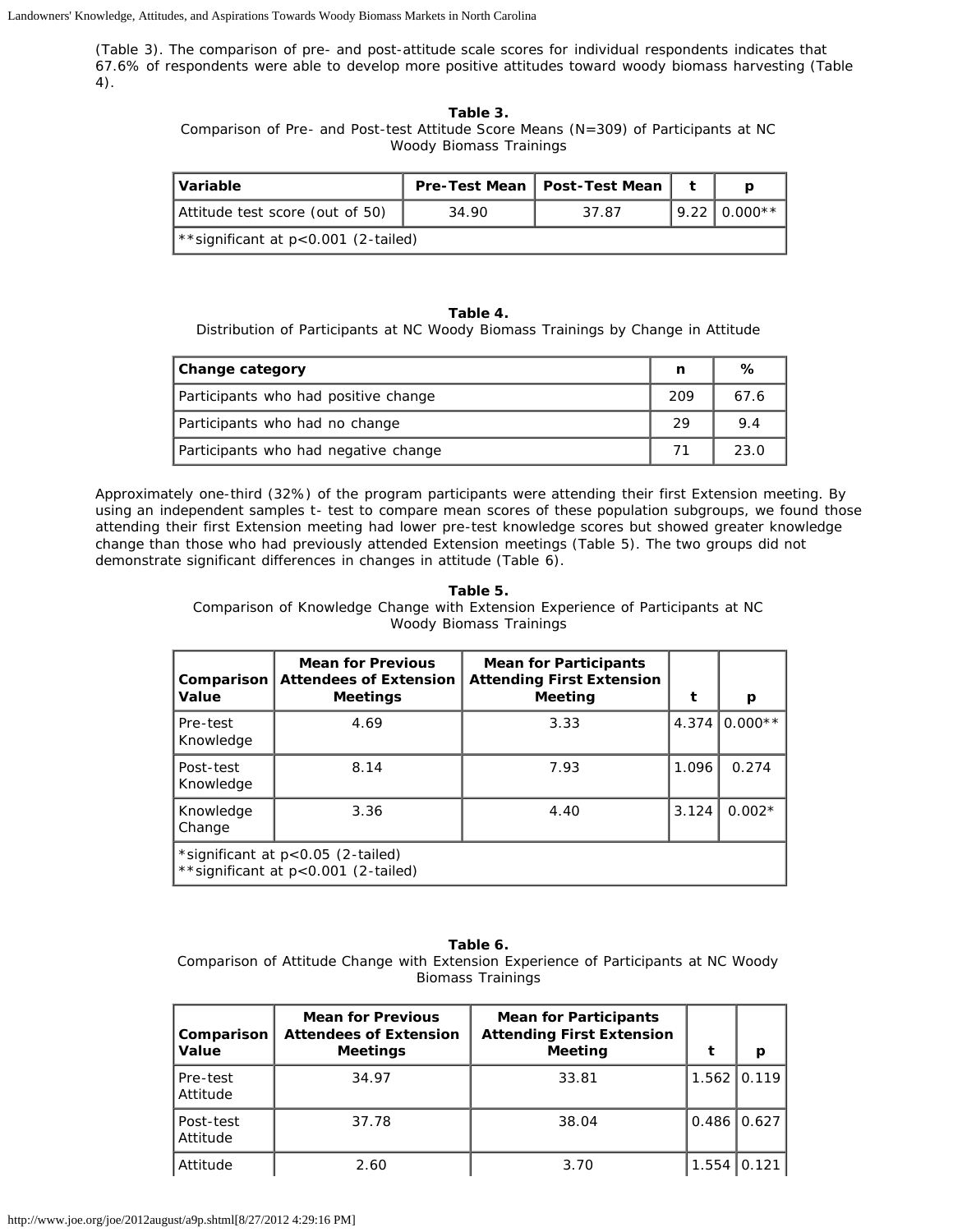|--|

#### **Changes in Aspirations**

It is hoped that knowledge and attitude change are also ultimately correlated to practice change. Nearly 60% of respondents reported that, as a result of this training, they intend to seek out additional information related to woody biomass harvesting. Participants were more definite about seeking further educational opportunities for learning about woody biomass harvesting rather than actually harvesting woody biomass on their land (Figure 5), indicating they would like more information before committing to adopting practices in the management of their land.





Note. Error bars represent 95% confidence intervals.

#### **Participants' Satisfaction**

Of the participants, 91.5% agreed or strongly agreed that the training met their expectations, that the duration was sufficient for materials covered (93.2%), and that the depth of the material covered was sufficient (87.5%) (Figure 6).



**Figure 6.** Participant Satisfaction at the NC Woody Biomass Trainings

Note. Error bars represent 95% confidence intervals.

Participants enjoyed the training for the subject area itself. Because most participants were not aware of woody biomass harvesting prior to attending, they found the training informative and timely. As one participant summed up, "what I liked best was learning that biomass marketing may help me clean up my logging mess." Another commented, "I enjoyed learning information I didn't know before and learning that my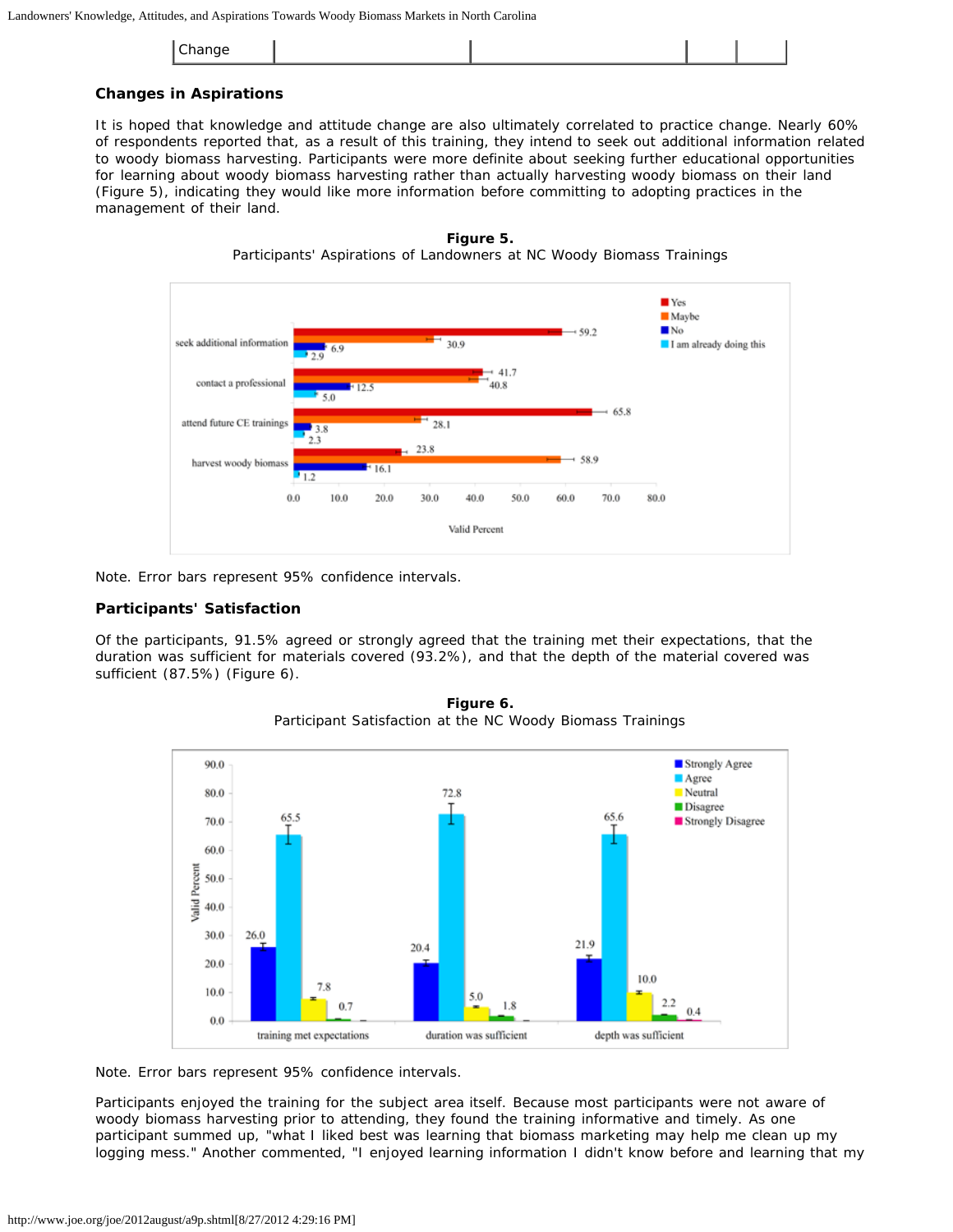forest management plan may ultimately incorporate biomass harvesting." Participants also appreciated the diversity and expertise of speakers, the "practical solutions," and "balanced view considering pluses and minus."

Some constructive criticism was offered, pointing to areas needing improvement. Three main themes emerged as the least favorite parts of the training: lack of depth, lack of local markets, and lack of venue comfort. "I would like more details, more easily understood info—the presentation was too high tech" one participant complained, and many agreed that the training was "short on future directions of biomass use." Others believed "too much time was spent on basics that most of us woodland owners already know." Another major source of frustration was participants not seeing the local applicably of the training's information.

Of the participants, 97.8% would recommend the program to others, primarily for raising awareness about possibilities on their woodlands. Many thought the training would "get more people involved in forestry" and "encourage them to seek professional management," which they saw as positive outcomes. Of the few who would not recommend the training, reasons given related to not being able to see the local applicability of the topic. In designing future trainings, Extension professionals should be sure to emphasize real potential of local markets in the area where the meeting is being held and practical application on the land.

# **Questions and Concerns of Participants**

When asked what additional information they would like to receive, landowners' responses came down to who, what, when, where, and how:

- Who are specific practitioners and companies that do biomass harvesting?
- What are the costs?
- When will this become an option locally?
- Where is the closest facility to sell?
- How do I get started?

Once they realized that much of this information has yet to materialize, many voiced that they would like to be kept up to date through future Extension trainings.

Although the majority of participants were overall satisfied with the training program, respondents also voiced a number of concerns for soil, wildlife, air quality, sustainability, forest health, and productivity impacts of woody biomass harvesting. Although the training specifically allocated time to address such concerns, several landowners remained unsatisfied with the answers given. Others rejected biomass harvesting completely. Extension needs to address these concerns early on to avoid a situation similar to that for agricultural biofuels, which quickly went from being considered "green" to being an environmental disaster (Hance, 2008).

## **Conclusions and Implications**

Harvesting of woody biomass is a new topic in Extension education. Extension agents and adult educators planning and conducting these woody biomass Extension programs for forest landowners can use the program described here as an effective model with measurable program impacts. Extension professionals should have success with woody biomass education programs for landowners in regions similar to North Carolina, with abundant forestland, a large number of NIPF landowners, and access to wood energy markets.

With regard to program impact, it was discovered that forest landowners in North Carolina have low knowledge levels of woody biomass harvesting. Knowledge level increased as a result of participation in the program. Landowners' attitudes also became more positive after participating in the training; however, landowners still had several reservations about participating in woody biomass markets due to potential social, environmental, and economic impacts.

It remains to be seen if landowners will increase harvesting of woody biomass on their land as a result of participation in this program. Landowners indicated they would seek additional information and professional consultation, but were more reluctant to agree to harvesting woody biomass on their land, partly due to lack of convenient markets. The positive correlation between knowledge and attitude change could potentially correlate to behavior change (Jayeratne, Harrison, & Bales, 2009). Future studies could assess longitudinal impact of the program and measure landowner behaviors as they relate to woody biomass harvesting.

In the continuation or development of new woody biomass education programs, we found that we need to:

Specify local and practical applications of woody biomass harvesting at trainings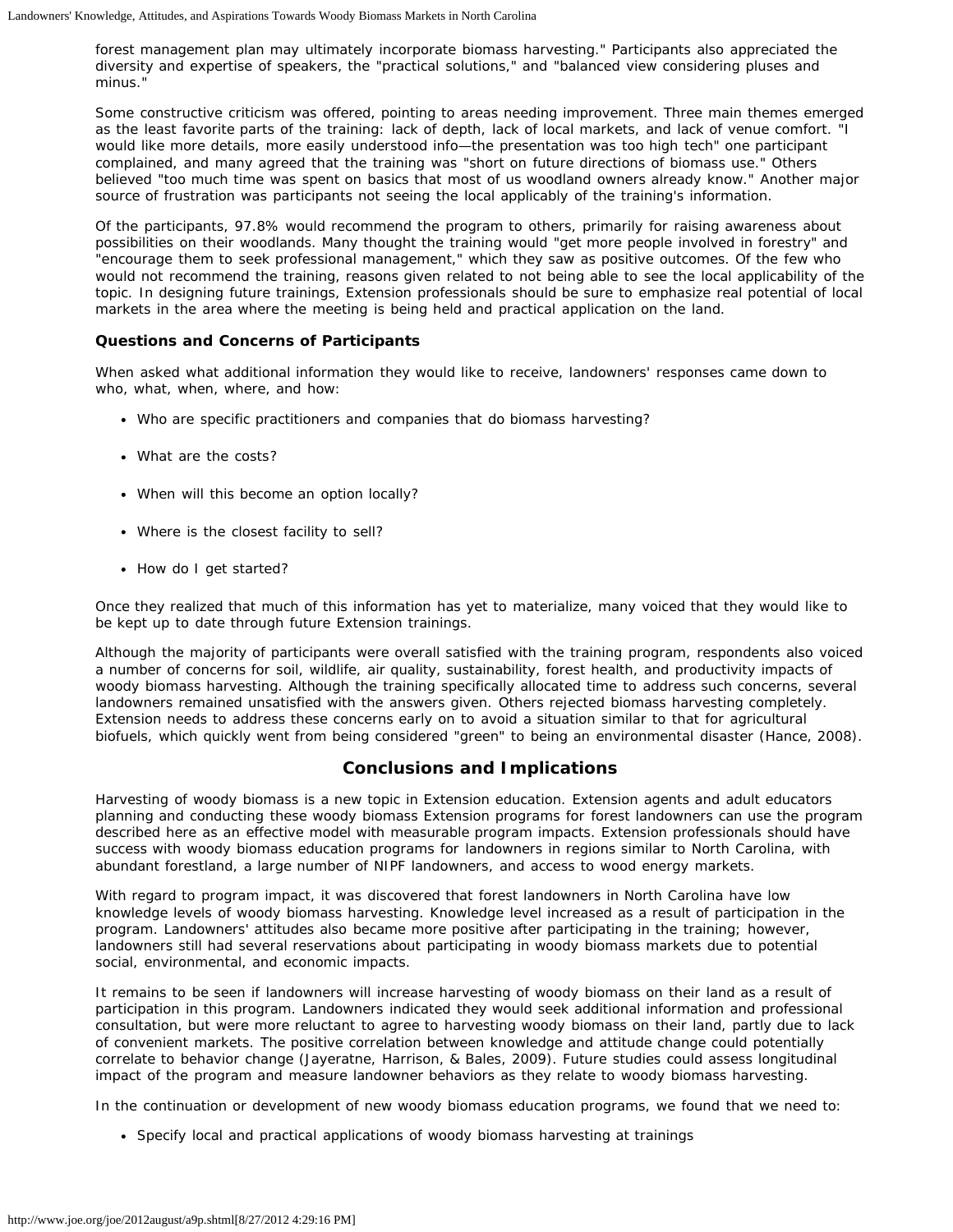Make a conscious effort to include minority and underserved landowners in programs so that these populations are not excluded from biomass opportunities

- Pay more attention to addressing social, environmental, and economic concerns of landowners
- Target audiences with the greatest changes in knowledge and attitudes such as those attending their first Extension meeting

Because the diverse audience included first-timers to an Extension meeting, those who do not have a management plan, and those who have never used a consulting forester, some time had to be spent on basic forestry. Above all, it is important to present locally applicable information on how to get woody biomass harvesting endeavors started.

Extension professionals looking to develop similar woody biomass education programs can utilize these findings in their program planning process. For example, participants indicated they preferred short programs, a variety of teaching methods, and printed materials to video or Internet resources. Indeed, while only a few hours in length, short Extension programs are useful to landowners and can result in increased knowledge, more positive attitudes, and increased aspirations among participants about harvesting woody biomass energy. In addition, one should work with local county Extension agents to market the program, but also contact non-governmental organizations to reach minority and underserved landowner groups.

Overall, the findings of the study reported here strengthen the perception of the importance of woody biomass educational programs as an important component of renewable energy adoption plans. However, policy makers must be cautious in overestimating the amount of woody biomass available based on the number of NIPF landowners in an area. Landowner willingness to participate in future woody biomass markets is dependent upon several factors, and if local markets do not emerge in the next few years, interest may fade. While landowners are interested and want to support renewable energy, their support is not guaranteed.

#### **References**

Ashton, S., McDonell, L., & Barnes, K. (2009). Woody biomass desk guide and toolkit. National Association of Conservation Districts. Retrieved from: <http://nacdnet.org/resources/guides/biomass/pdfs/Introduction.pdf>

Brown, M. J., New, B. D., Oswalt, S. N., Johnson, T. G., & Rudis, V. A. (2006). *North Carolina's forests*, 2002. USDA Forest Service Resource Bulletin SRS-113. Asheville, NC 63 pp.

Butler, B. J. (2008). *Family forest owners of the United States, 2006*. Gen. Tech. Rep. NRS-27. Newtown Square, PA: USDA Forest Service Northern Research Station: Newtown Square, PA. 72 pp.

Demchik, M., Zamora, D. S., & Current, D. (2009). Outreach to the woody biomass industry in Minnesota. *Journal of Extension* [On-line], 47(5) Article 5IAW1. Available at: <http://www.joe.org/joe/2009october/iw1.php>

Gan J., Rauscher, H. M., Smith, C.T., Ashton, S., Biles, L., Cassidy, D., Foster, D., Howell, M. R., Hubbard, W. G., Jackson, B., Mayfield, C., Mead, D. J., Silveira, S., & Taylor, E. (2008). The Southern US forest bioenergy encyclopedia: making scientific knowledge more accessible. *Southern Journal of Applied Forestry* 32(1), 28- 32.

Grebner, D., Perez-Verdin, G., Henderson, J. E., & Londo, A. J. (2009). Bioenergy from woody biomass, potential for economic development and the need for Extension. *Journal of Extension* [On-line], 47(6) Article 6FEA7. Available at: <http://www.joe.org/joe/2009december/a7.php>

Hance, J. (2008). *Cellulosic biofuels endanger old-growth forests in the Southern U.S.* Retrieved from: [http://news.mongabay.com/2008/1016-hance\\_quaranda\\_interview.html](http://news.mongabay.com/2008/1016-hance_quaranda_interview.html)

Hubbard, W., Biles, L., Mayfield, C., & Ashton, S. (Eds.) (2007). *Sustainable forestry for bioenergy and biobased products: Trainer's curriculum notebook*. Southern Forest Research Partnership, Inc.: Athens, GA.

Jayeratne, K. S. U., Harrison, J. A., & Bales, D. W. (2009). Impact evaluation of food safety self-study Extension programs: Do changes in knowledge relate to changes in behavior of program participants? Journal of Extension [On-line], 47(3) Article 3RIB1. Available at: <http://www.joe.org/joe/2009june/rb1.php>

Monroe, M. C., McDonnell, L., & Oxarart, A. (2007). *Wood to energy biomass ambassador guide*. University of Florida: Gainesville, FL.

Nunnally, J. C. (1978). *Psychometric theory, second edition*. New York: McGraw Hill.

Roucan-Kane, M. (2008). Key facts and key resources for program evaluation. *Journal of Extension* [On-line] 46(1) Article 1TOT2. Available at: <http://www.joe.org/joe/2008february/tt2.php>

Santos, J. R. A. (1999). Cronbach's alpha: A tool for assessing the reliability of scales. *Journal of*